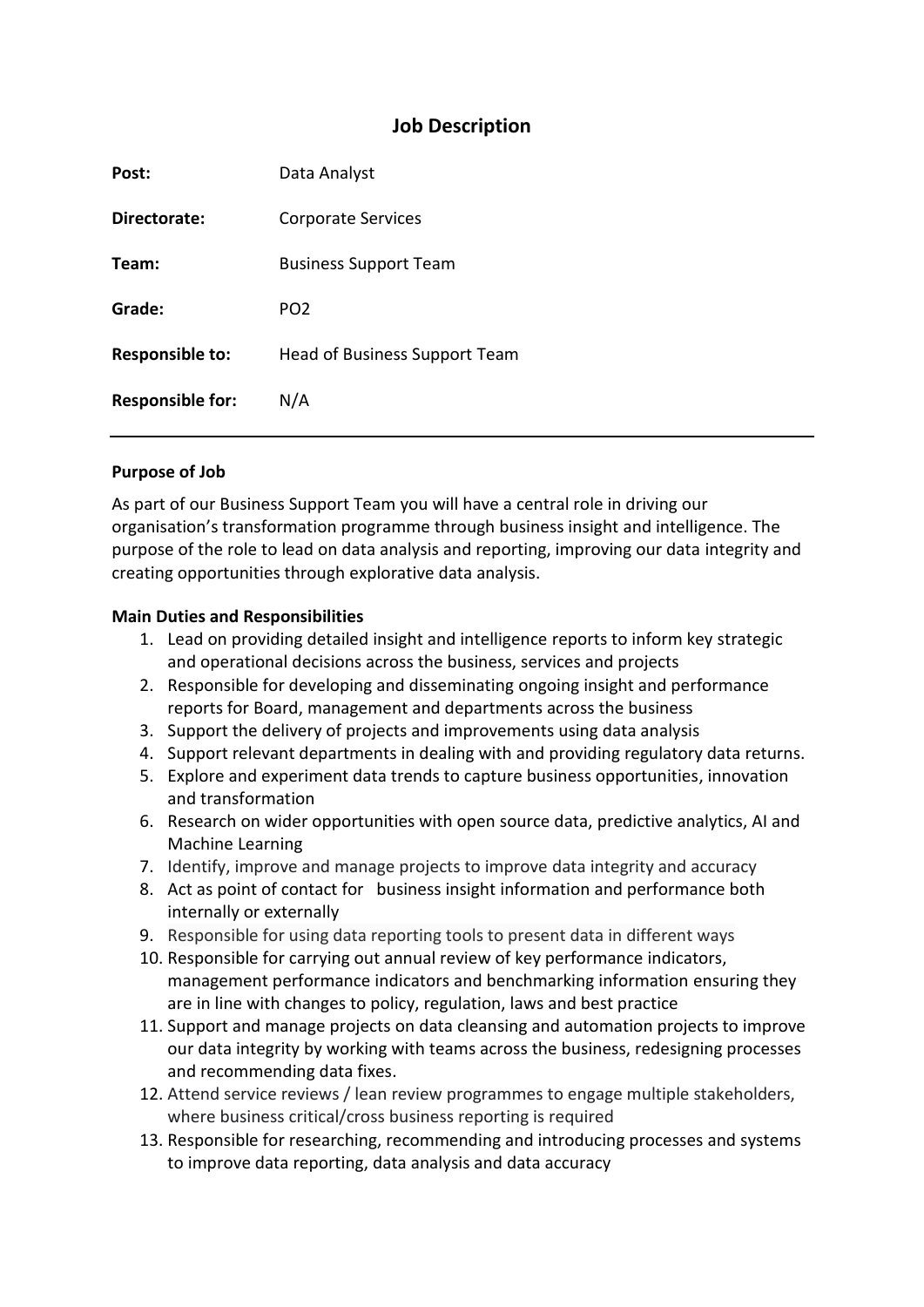- 14. Combine and supplement existing information, transforming it into new knowledge including census data, government data, partner data and big data to identify opportunities
- 15. Maintain an expert knowledge of services in order to respond positively and quickly to internal and external insight enquiries.
- 16. Responsible for ensuring that intelligence systems and databases, data warehouse are fit for purpose and making recommendations for improvements
- 17. Conduct quality assurance checks on data across the business to improve integrity of the data we hold
- 18. Work with teams across the wider business to ensure our data is managed effectively and fit for purpose
- 19. Review organisational data and organise them in line with business needs and statutory requirements
- 20. Develop and deliver training workshops and roadshows to coach and support staff to use reporting tools and develop their own reports or analyse data
- 21. Attend meetings, seminar and conferences relevant to the role
- 22. Work outside usual office hours and manage TOIL to ensure service provision is maintained.

### **General**

- Perform other duties as may be reasonably required by your line manager.
- Conduct yourself in line with Poplar HARCA's policies, procedures, rules and standards.